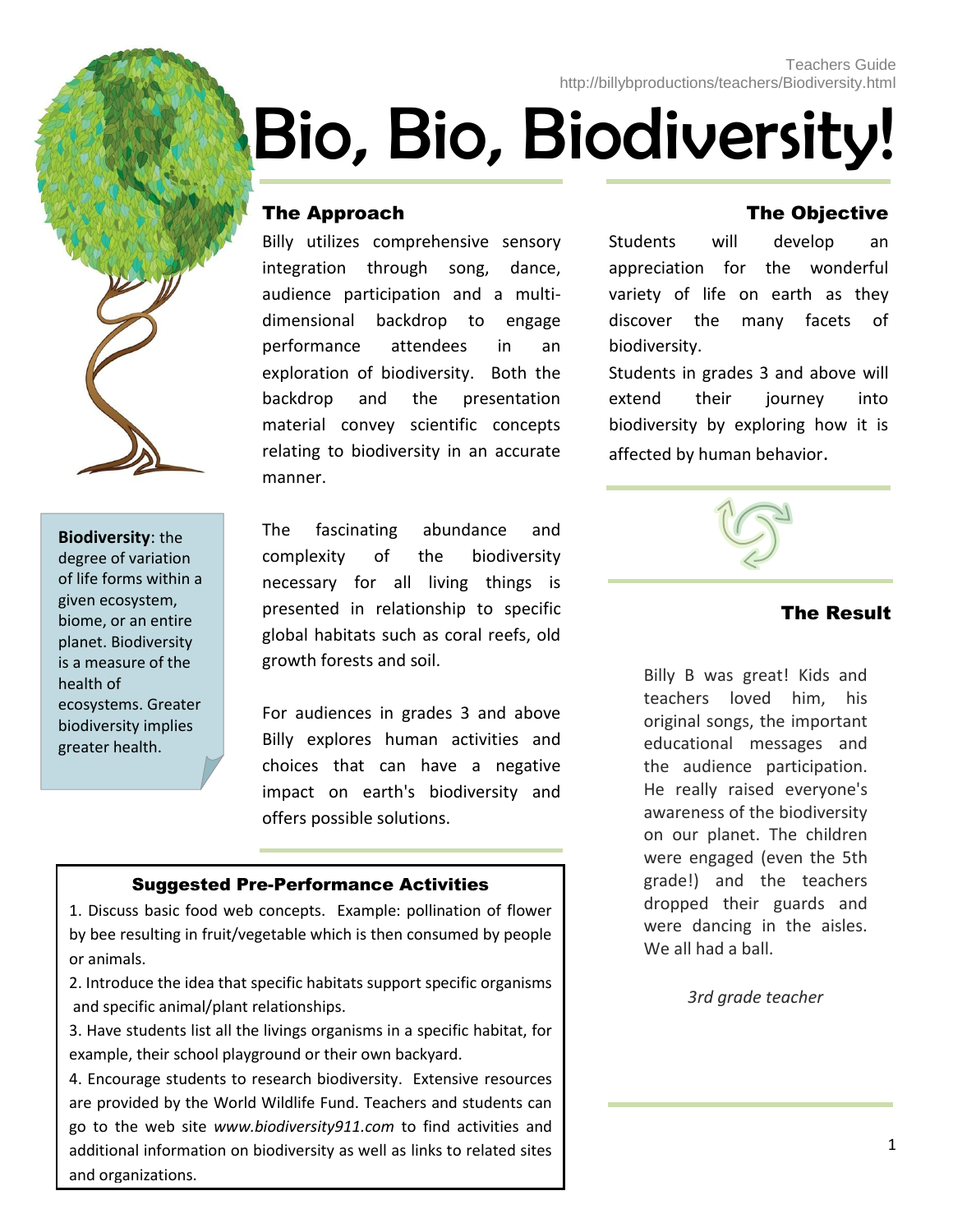### Bio, Bio, Biodiversity! In the Classroom

### **Vocabulary Words**

**biodiversity** – the variety of life on Earth, reflected in the variety of ecosystems and species, their processes and interactions, and the genetic variation within and among species.

**bycatch** – fish and/or other marine life that are incidentally caught with the targeted species.

**climate** – regional change in temperature and weather patterns.

**forest** – land on which trees are the principal plant life, usually conducive to wide biodiversity.

**global** – worldwide

**native** – a species that occurs naturally in an area or habitat. Also called indigenous.

**oxygen** – a gas with an atomic weight of 14 that contributes to 21% of the total gasses in the atmosphere. Oxygen is essential to animals, where the presence of it allows aerobic respiration (breathing).

**soil** – the top layer of the Earth's crust that consists of sufficient minerals and organic material to be richly inhabited by organisms in general.

**species** – a group of plants or animals that have certain common features which set them apart from others. The male and female of a species of animal can mate together to produce young that will resemble the parents.



**toxic** – poisonous

**wildlife trade** – the transfer of wildlife or wildlife products from one place to another, within one country or across international borders.

# **Post Performance Activities**

1. Have a **biodiversity scavenger hunt**. Teachers can download the pages needed for this activity from the World Wildlife Fund web site *http://www.biodiversity911.org/VisittheExhibit/scavenger\_hunt.pdf*. Scavenger hunt worksheets are provided for students ranging in age from 4 to 12.

2. Have students **create habitats** using a simple "box project" concept. Students pick a specific habitat and include everything in the box that is necessary to sustain the diverse life within that habitat.

3. Have students go to the web site *[www.biodiversity911.com](http://www.biodiversity911.com/)* or to find additional follow up activities. The "**fun and games**" links will provide students with an educational as well as entertaining resource.